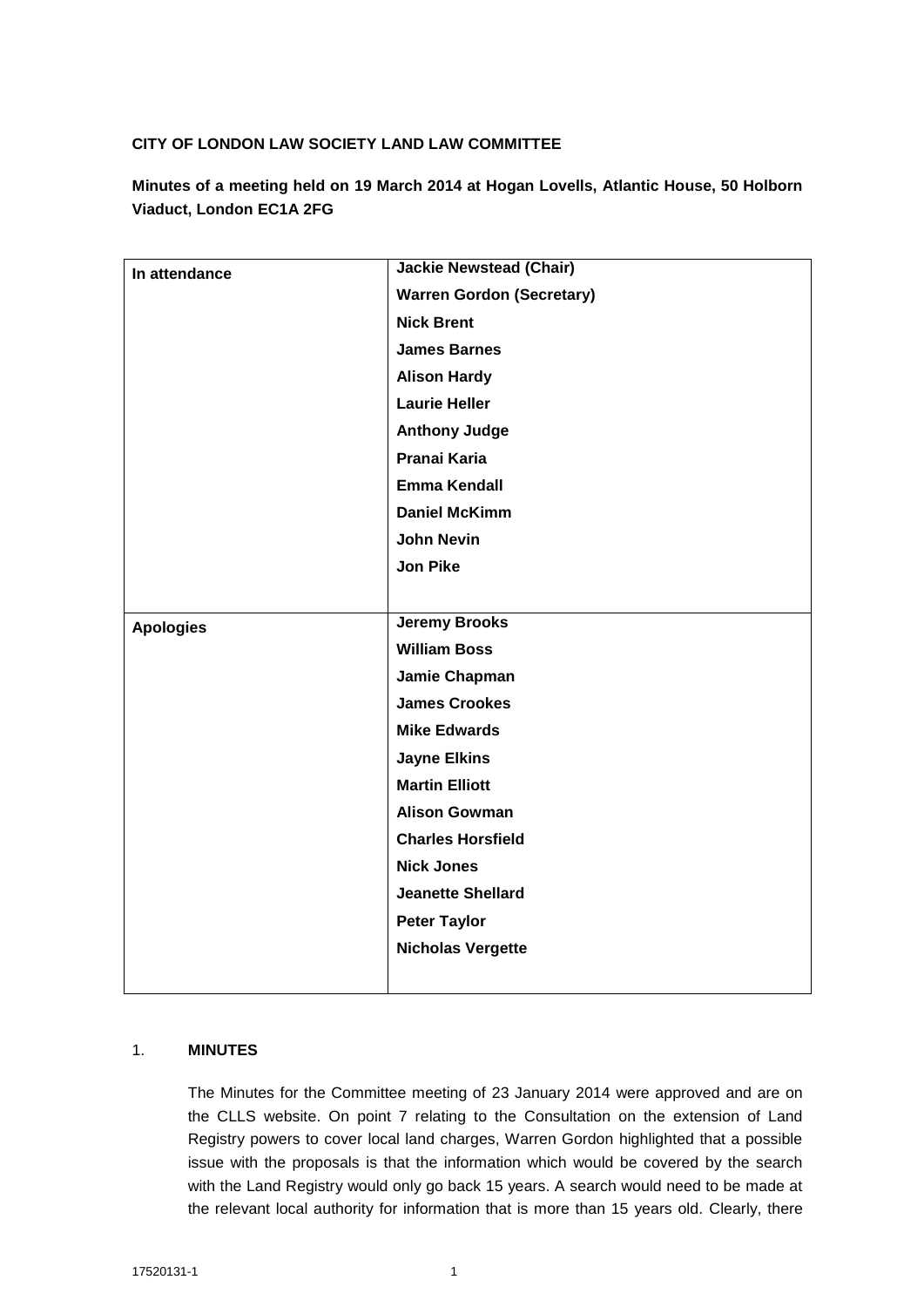may be very important entries that are more than 15 years old and limiting the search results in the way proposed undermines their accuracy and completeness.

#### 2. **CERTIFICATE OF TITLE – WRAPPER DOCUMENT**

The majority of the meeting was spent discussing a possible City of London Law Society Land Law committee "wrapper document" to accompany the Seventh edition of the CLLS Land Law committee Certificate of title.

Prior to the meeting a sub-group of the Committee had considered a number of possible drafts for a wrapper (and thanks in that regard are given to Nabarro, Clifford Chance and Slaughter & May for supplying examples) and produced a form of wrapper that was discussed at the meeting. Many thanks also to James Barnes of Herbert Smith Freehills for his very helpful comments.

The sub-group considered that the primary purpose of the wrapper is to supplement a report on title, previously produced and no more than 6-12 months old, so that it becomes the equivalent of a Certificate of title for the recipient. If the report is say 2 years old, consideration should be given to a new certificate being provided.

For the concept of a wrapper to work, the original report on title essentially needs to cover the same ground as the Certificate of title in terms of the statements on matters affecting the property, the lease and letting documents and the searches and enquiries. If that is the case, the most straightforward approach is for the wrapper to include most of the front end of, plus a few other provisions from, the Certificate.

At the Committee meeting, the general approach of the sub-group was supported, although in places it was noted that the draft wrapper produced to the meeting did not replicate the Certificate's front end wording and should do so.

Since the wrapper's purpose is in effect to create a Certificate of title around an existing report without having to actually produce a new Certificate, the provider of the wrapper will need to obtain the "Company confirmations", which is an integral part of the Certificate itself. It was acknowledged that often at the time the wrapper is provided the Company may have owned the property for only a short time and will wonder why they are being asked to provide the confirmations. Despite that reservation, it was considered important that the wrapper requires the Company confirmations, so that it is not regarded as inferior to a Certificate of title.

Following the meeting Warren Gordon will update the draft to reflect the comments made and the revised draft will be re-circulated to the Committee and discussed at the May 2014 Committee meeting.

As a separate point, it was noted that a word may be missing from clause 1.1 of the Seventh Edition of the Certificate of title itself. On the  $4<sup>th</sup>$  line of clause 1.1, it was suggested that the word "you" should be added before "[the Chargee]". The Committee will discuss making this change the next time that it considers amendments to the Certificate or introducing a new edition.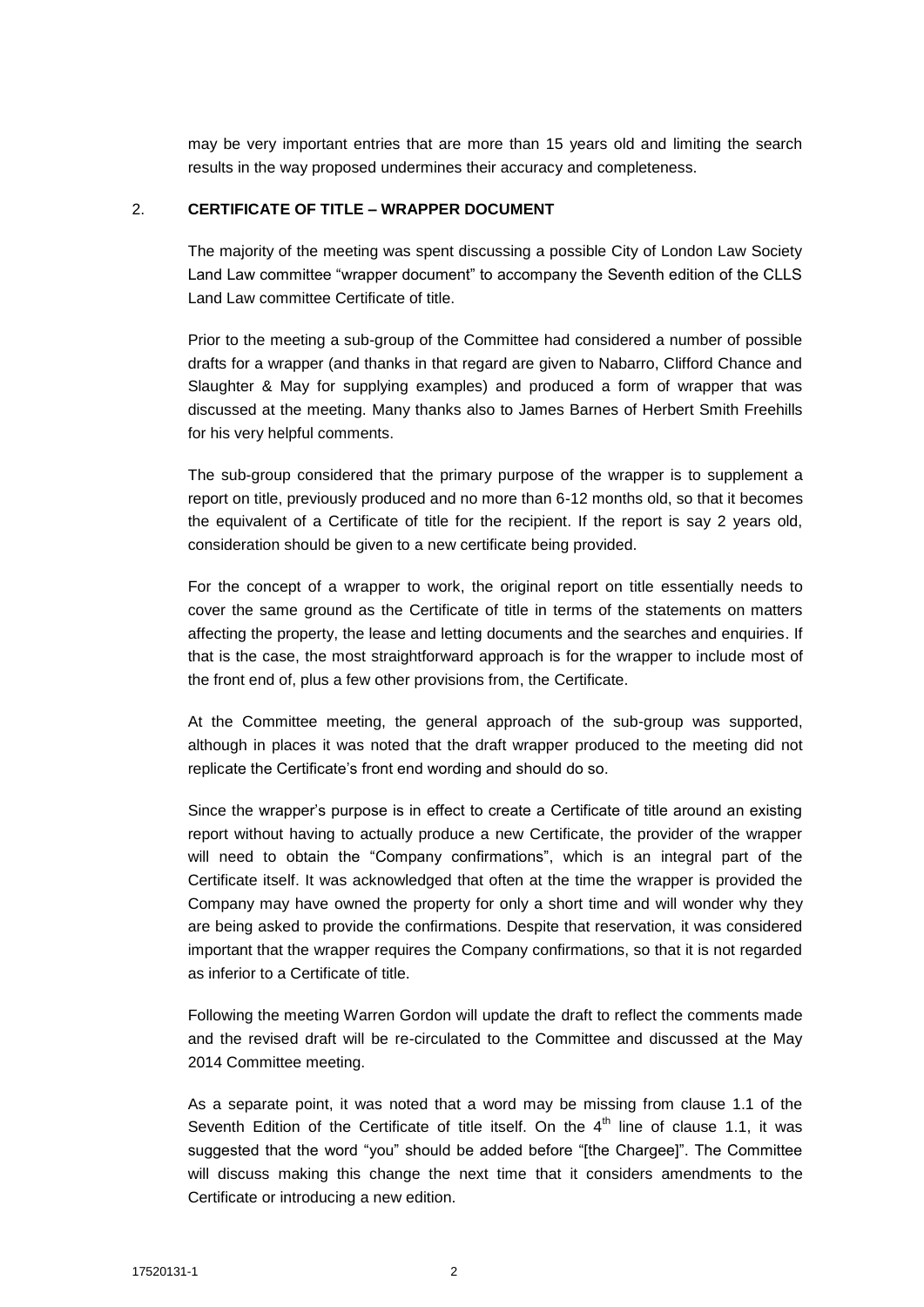# 3. **CLLS LAND LAW COMMITTEE RESPONSE TO BIS CONSULTATION ON FUTURE OF LAND REGISTRY**

The Committee approved a form of response produced on the Committee's behalf to the BIS consultation on the Land Registry's future. It was agreed that the conclusions in the Committee's response would be extended to cover the following.

"The proposals in this consultation are of fundamental importance. They impact on the Land Registry and the way it delivers its services in relation to a most critical asset of this country - its property. The integrity, independence, efficiency, established systems and processes and "one-stop shop" nature of the Land Registry, supported, critically, by the state guarantee of title provided by the Land Registry on the Crown's behalf, are major reasons why the public and investors (from this country and overseas) choose and feel confident to invest their money in this country. The proposals in the consultation raise questions over whether the Land Registry will still be able to deliver some or all of those attributes. If it cannot, this could deter investors and, potentially, have an adverse economic impact.

If there is to be both the OCLR and a service delivery company, this will lead to the splitting of functions, which are all currently performed by the Land Registry. This risks adverse consequences of overlap, greater administration, delay and cost, none of which will be in the public interest. This will also not assist this country as regards surveys like the World Bank's Report on 'Ease of Doing Business'.

These are all significant concerns, but the key one is that, in view of the fundamental nature of the proposals, we consider that inadequate information has been provided in the consultation. Many statements have been made, but insufficient evidence has been provided to support the statements. The consultation is critical enough to warrant informed responses from stakeholders and other interested parties and a general outline of the proposals does not provide enough content to fully elucidate their implications. Therefore, the responses, received by BIS, will not be as helpful to BIS as they might have been, because so much important information is missing. This could result in critical issues not being addressed in any proposed new structure for the Land Registry.

It would also be really helpful for BIS to publish, generally, the analysis and detail that underpinned the consultation, which may help to alleviate some of the concerns of respondents."

#### 4. **IMPACT OF AND THOUGHTS ON THE** *GAME* **DECISION**

The Court of Appeal in *Pillar Denton v Jervis* ("Game") [24 February 2014] addressed the highly topical and significant issue of the liability of administrators of a corporate tenant for rent as an administration expense when retaining possession of premises for the purposes of the administration.

The previous decisions of *Goldacre* and *Luminar* resulted in unfair outcomes in that administrators could end up paying an entire quarter's rent in advance as an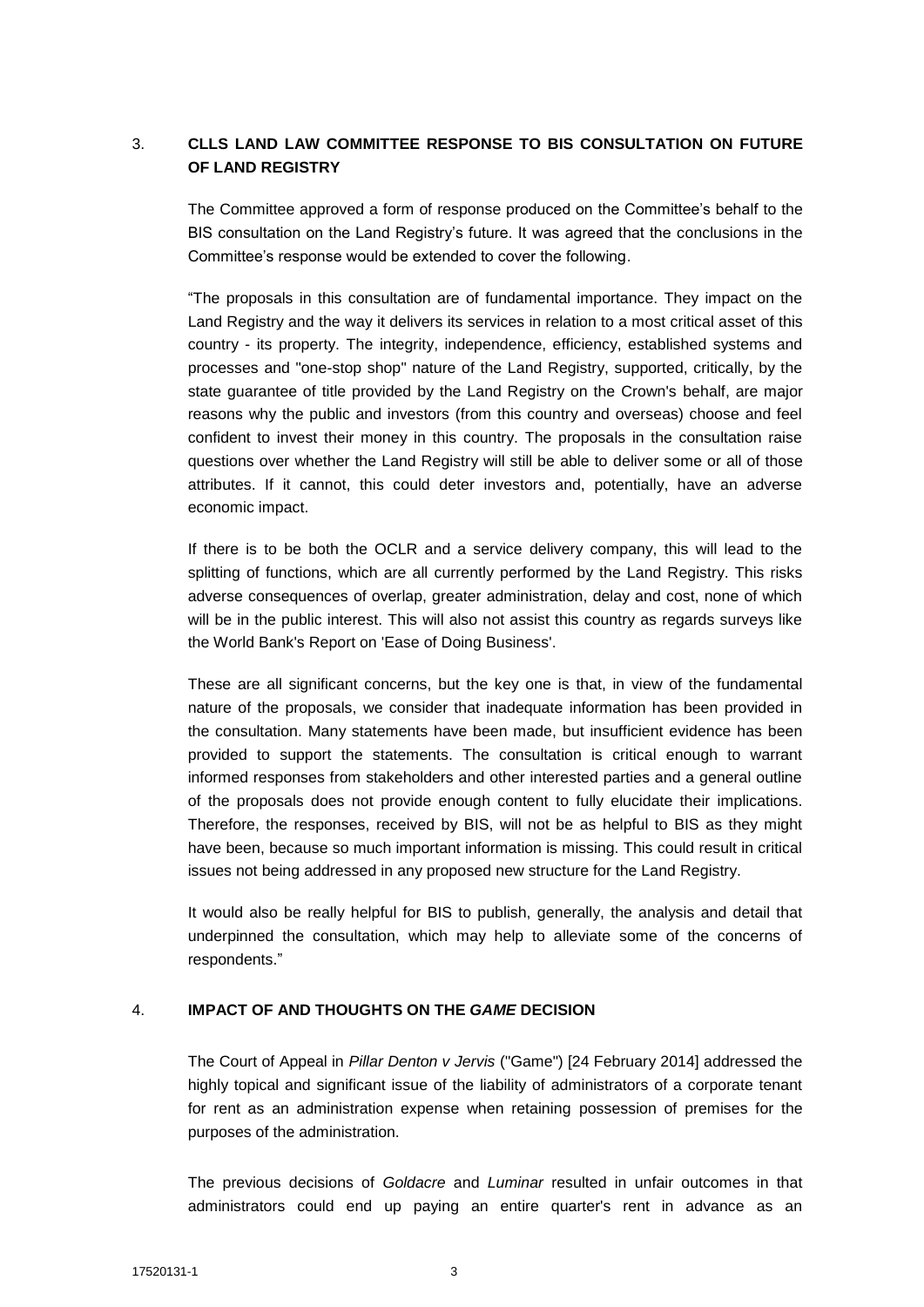administration expense, even though they were not in possession of the premises for most of that period. Conversely and perhaps more frequently, they could end up being in possession for almost an entire quarter without having to pay rent as an expense for that period. The rent would simply be provable as a debt in the administration, reducing the chances of recovery.

The Court of Appeal in Game has dealt with those concerns in a decision that emphasises fairness. The Court overruled the Goldacre and Luminar decisions. Lord Justice Lewison, providing the judgment of the Court, stated that the administrator must pay rent (at the rate reserved by the lease) for the duration of the period that he retains possession of the property for the benefit of the administration. The rent is treated as being paid on a daily basis and such payments are payable as expenses of the administration. The key point in the judgment is that the duration of the period for which rent must be paid as an expense is a question of fact and is not determined merely by reference to which rent payment dates occur before, during or after that period. The Court confirmed that a liquidation should be treated in that regard in the same way as an administration.

While this is a fair outcome (and probably means that lease changes in relation to rental payment periods discussed prior to the Court of Appeal decision are now not necessary), there are some concerns with and areas left uncovered by the Court of Appeal decision. For example, there may be difficulties for a landlord in empirically proving the duration of the period that an administrator or liquidator is retaining possession of the property for the benefit of the administration/liquidation.

Another concern emanates from the fact that now the Court has changed the law, the new law is treated as if it always was the law. This retrospective impact may provide opportunities for landlords or office holders to seek extra rent as an expense or refunds of rent already paid.

The case did not specifically address the situation where an administrator retains possession of part only of a property and claims that he is only liable for rent as an expense (on a daily basis) for that part of the property. There is perhaps uncertainty over the legitimacy of such a claim. Also Game specifically focused on rent and did not address the treatment of service charge, dilapidations and other payments.

# 5. **IMPLICATIONS OF THE** *COVENTRY V LAWRENCE* **DECISION, PARTICULARLY IN RELATION TO DAMAGES IN LIEU OF INJUNCTIONS**

The Supreme Court decision in *[Coventry v Lawrence](http://www.bailii.org/cgi-bin/markup.cgi?doc=/uk/cases/UKSC/2014/13.html&query=title+(+coventry+)+and+title+(+lawrence+)&method=boolean)* [26 February 2014] could prove a watershed moment for when an injured party will be entitled to an injunction in preference to a pure damages remedy. The case has multifarious other noteworthy implications. Publicity around this case has focused on its impact on rights to light situations.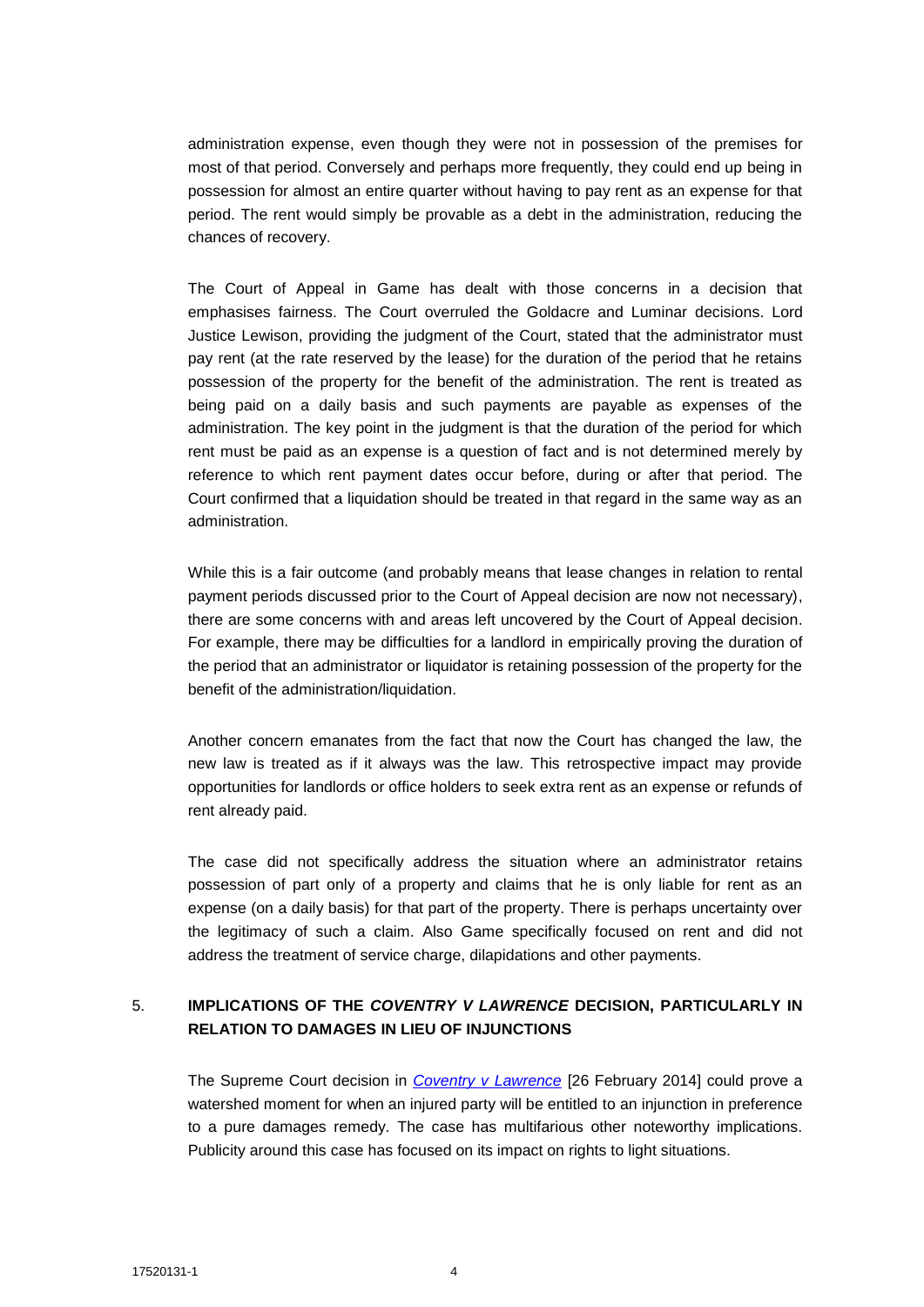As to whether to award damages instead of an injunction, there were differences in the views of the Supreme Court justices. In the leading judgment, Lord Neuberger stated that the prima facie position is that an injunction should be granted, so the legal burden is on the defendant to show why it should not. Subject to that burden, when a judge is called on to decide whether to award damages in lieu of an injunction, there should not be any inclination either way: the outcome should depend on all the evidence and arguments.

The application of the four tests in *Shelfer* must not be such as "to be a fetter on the exercise of the court's discretion"; it would, in the absence of additional relevant circumstances pointing the other way, normally be right to refuse an injunction if those four tests were satisfied; and the fact that those tests are not all satisfied does not mean that an injunction should be granted. The grant of planning permission for a particular activity may provide strong support for the contention that the activity is of benefit to the public, which would be relevant to the question of whether or not to grant an injunction.

There were differing views among the Committee as to the relevance of the decision for rights to light cases. Clearly, the Supreme Court advocated a more flexible application of the *Shelfer* tests, but how the decision impacts on the issue of whether to award damages in lieu of an injunction in rights to light situations is more complex, as highlighted by the nuanced and subtly different comments of the Supreme Court justices.

## 6. **THOUGHTS ON COMMERCIAL RENT ARREARS RECOVERY**

Distress was an invaluable and frequently used remedy for the recovery of arrears. Its replacement by commercial rent arrears recovery ("CRAR") from 6 April 2014 causes a significant problem for landlords. The requirement with CRAR to serve prior notice gives tenants an opportunity to put goods out of landlords' reach and undermines the remedy. Whilst seeking to protect tenants' human rights and create a more level playing field between landlord and tenant, many landlords will perceive that CRAR has gone too far in helping tenants.

## 7. **LEASE INSURANCE CLAUSES PROJECT**

The Committee's new insurance provisions for a rack rent commercial lease were added to the CLLS website on 18 March 2014 -

[http://www.citysolicitors.org.uk/attachments/category/172/CLLS%20Land%20Law%20co](http://www.citysolicitors.org.uk/attachments/category/172/CLLS%20Land%20Law%20committee%20Insurance%20Provisions_CLEANED.pdf) [mmittee%20Insurance%20Provisions\\_CLEANED.pdf](http://www.citysolicitors.org.uk/attachments/category/172/CLLS%20Land%20Law%20committee%20Insurance%20Provisions_CLEANED.pdf)